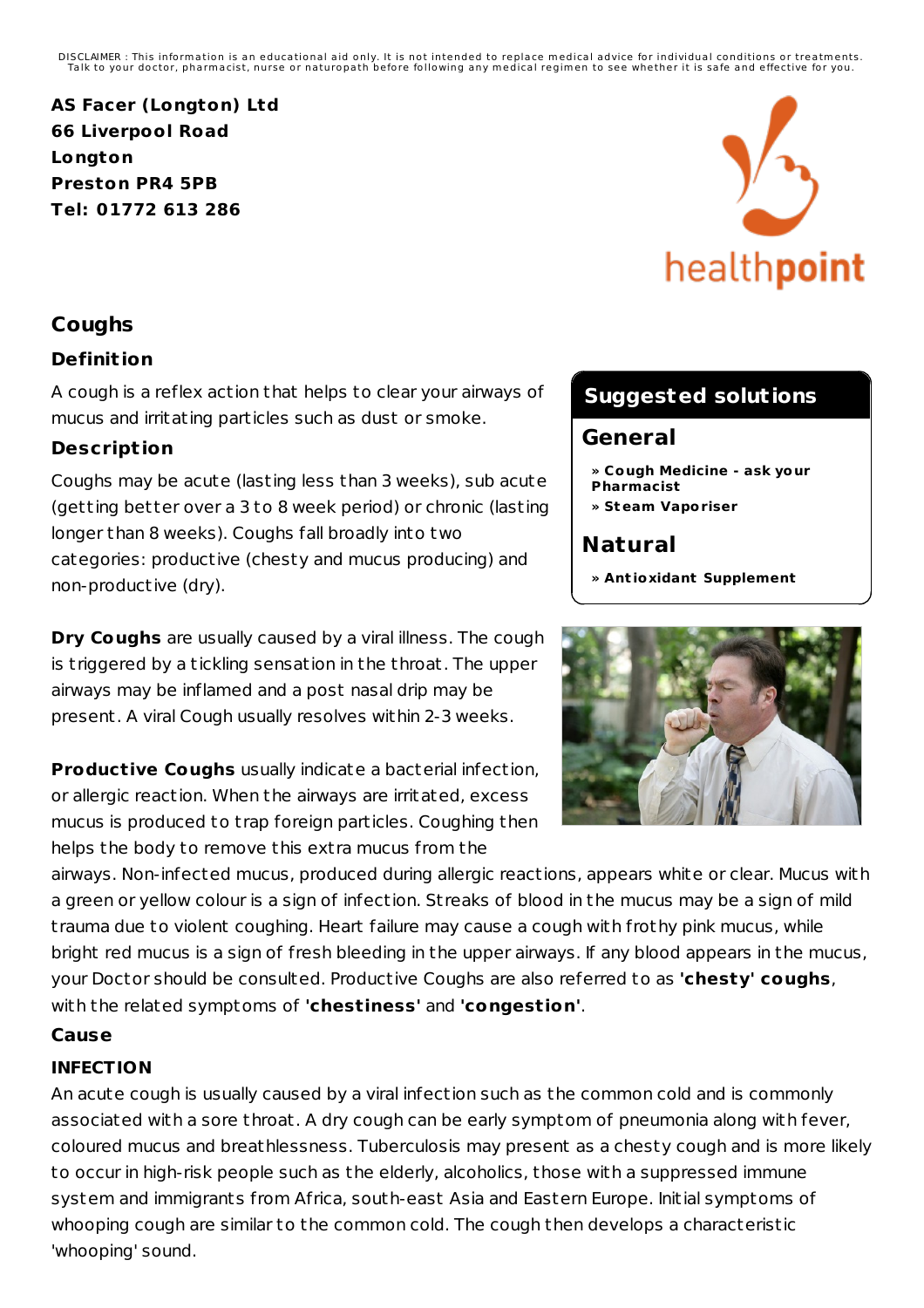**Post-nasal Drip** (PND) often develops in people as a result of allergies or the common cold. Nasal secretions entering and irritating the lining of the throat cause the PND cough.

**Asthma** may present as a chronic cough with wheezing, breathlessness or tightness of the chest.

**Gastric reflux** occurs when acidic stomach contents move upwards into the oesophagus. This can cause a burning sensation in the chest and a chronic cough may develop. A cough caused by reflux is usually worse at night or on bending and st raining.

**Bronchitis** refers to inflammation of the bronchial tree (the breathing tubes within the lungs). Chronic bronchitis is characterised by a long-term, productive cough.

**Bronchiectasis** is an abnormal enlargement of the main airways (bronchi) that carry air into the lungs. This condition can cause a chronic, chesty cough with large amounts of coloured, foulsmelling mucus.

**Medication** such as ACE inhibitors cause a dry cough in 15% of people. The cough usually resolves within weeks of withdrawal of the drug.

**Psychogenic** cough, habit or nervous cough usually present as a barking or honking sound or as a repeated dry cough. This type of cough usually begins as part of a viral infection and continues voluntarily due to the attention the person receives or as a result of anxiety. Symptoms are absent during sleep with this type of cough.

**Heart Failure** may cause a type of cough. Left-vent ricular heart failure may produce the symptom of a night-time cough, therefore it is important to seek medical advice for any type of unexplained or persistent coughing.

#### **Treatment opt ions**

As with all conditions your Doctor should be consulted. Your Doctor will diagnose and t reat this condition. A specific diagnosis by your Doctor can usually be made with a thorough history, physical examination and simple laboratory investigations. Your Doctor might suggest a chest X-ray and other tests to diagnose the cause of the cough.

Cough and cold medicines **should not** be given to children under 6 years of age. Cough and cold medicines should only be given to children aged 6 to 11 years on the advice of a Doctor, Pharmacist or Nurse Practitioner. There are potential risks associated with these products for children. There are no proven benefits in using cough and cold medicines in children.

#### **Diet hints**

- Try to avoid all foods that aggravate the cough reflex. Food allergies or intolerances may promote coughing.

- Dry foods e.g., biscuits or crispbread and spicy or very sweet foods may promote coughing, while liquids tend to have a soothing action.

- Foods high in vitamins A, C, E and zinc may help the body to combat any infections which may be present. Cit rus fruits as well as red, orange and yellow fruits and vegetables are high in these vitamins.